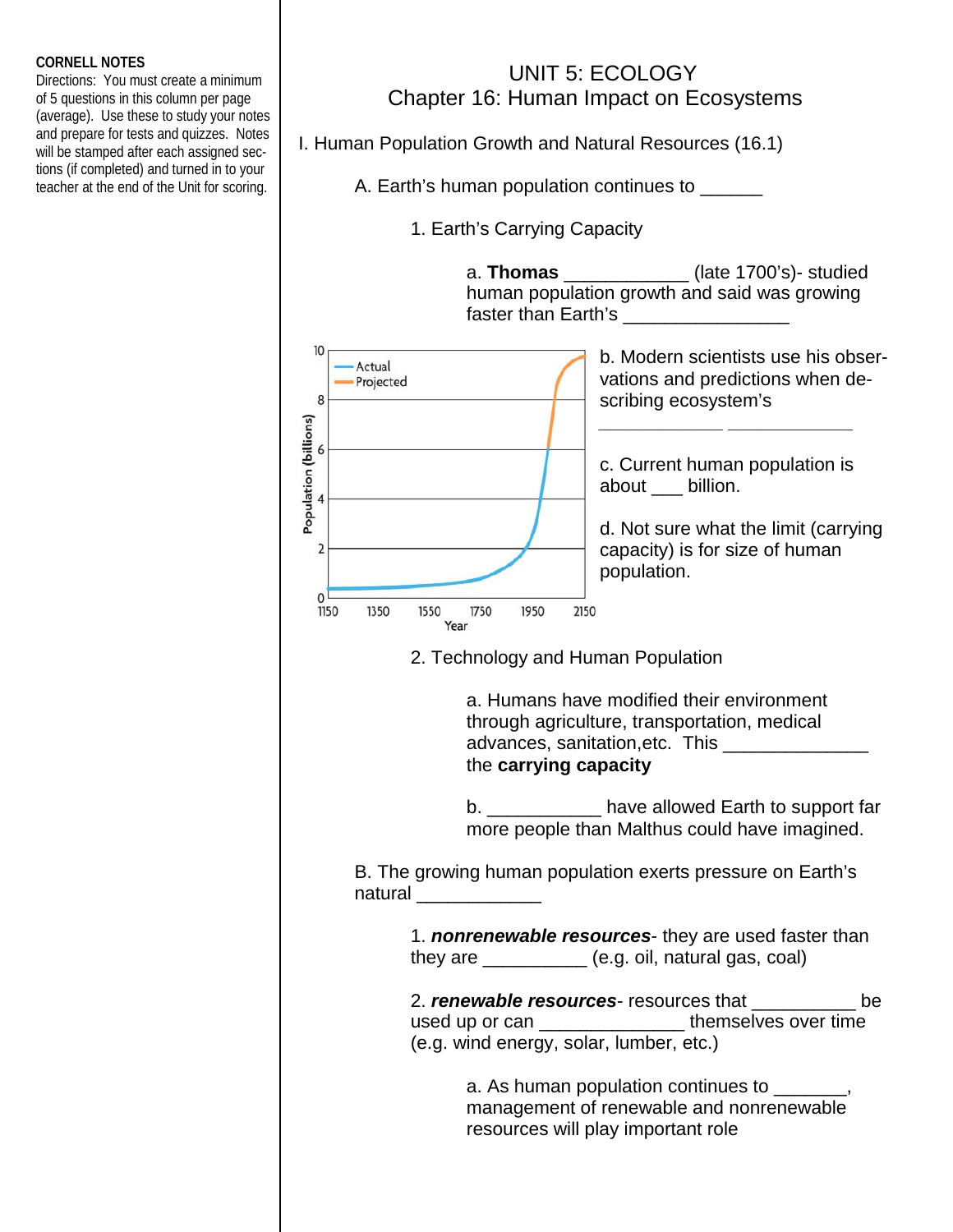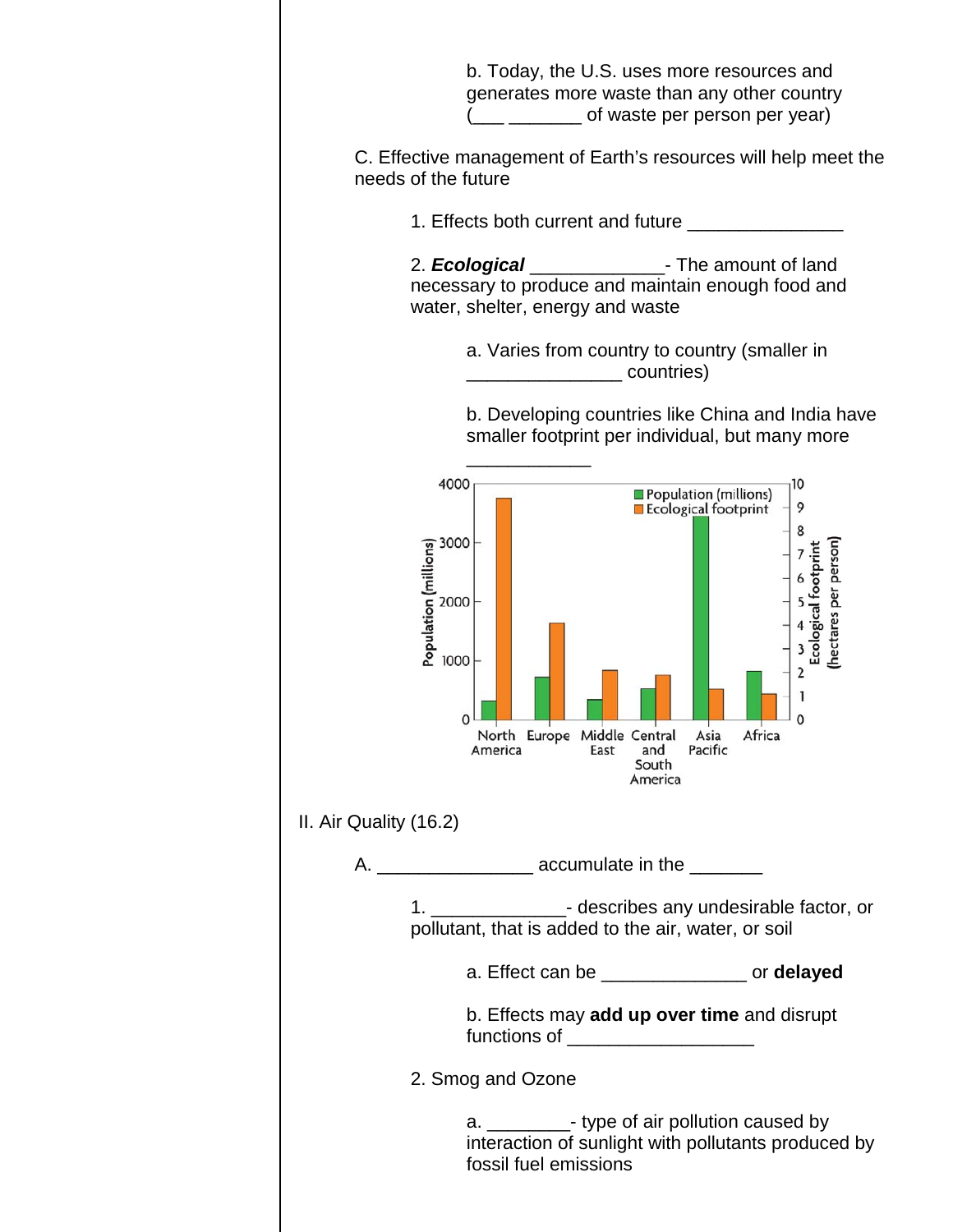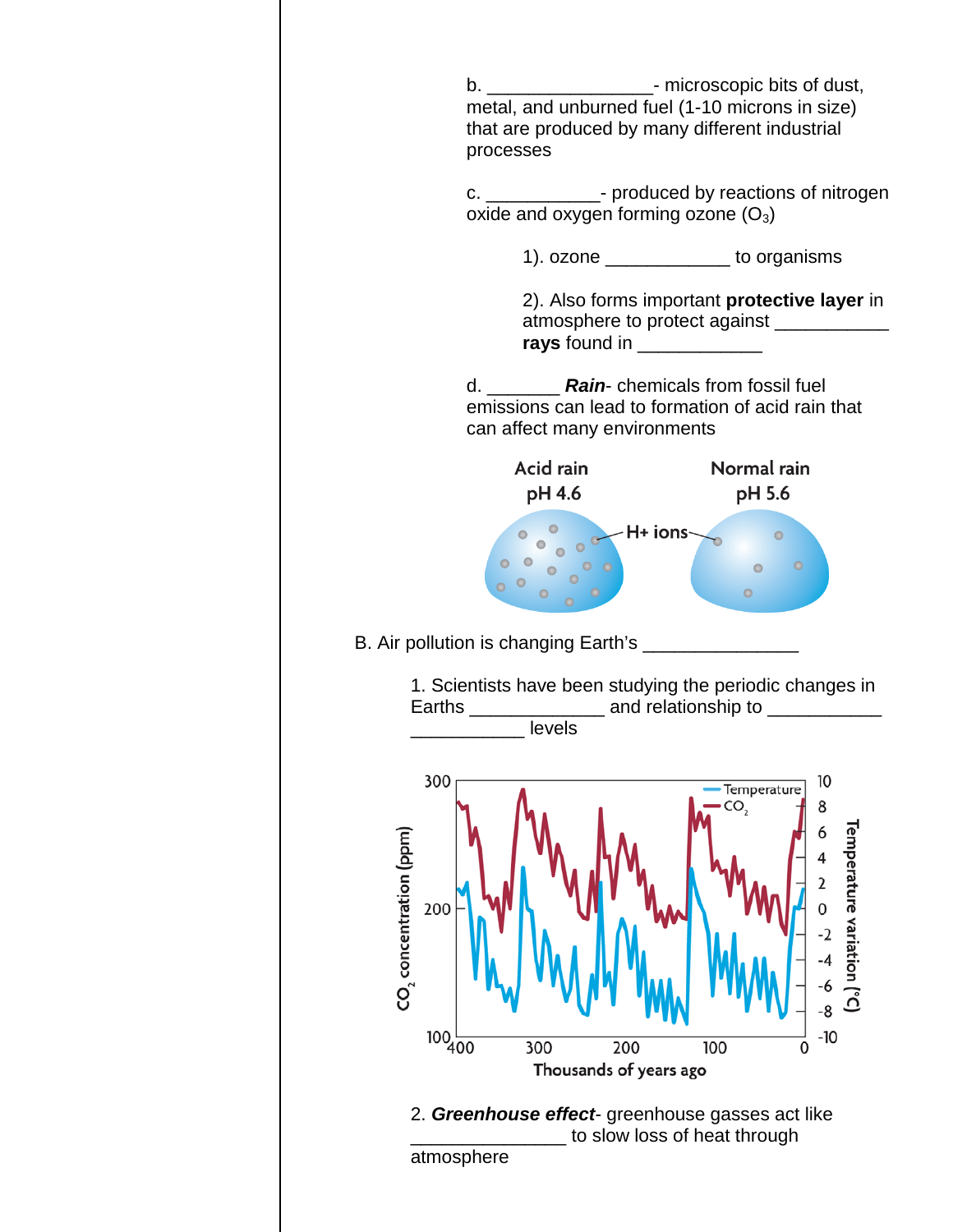|                                                                                | a. Include:                                                                                                                   |  |
|--------------------------------------------------------------------------------|-------------------------------------------------------------------------------------------------------------------------------|--|
|                                                                                | b. Absorb <b>infrared radiation</b> trying to escape into<br>from Earth's surface                                             |  |
|                                                                                | 3. Global warming- the trend of increasing global                                                                             |  |
|                                                                                | a. Changes are ____________ part of Earth's<br>climate cycle                                                                  |  |
|                                                                                | b. Human impact may be _______________________ up<br>production of greenhouse gasses and global<br>warming                    |  |
|                                                                                | c. Predict temperature increase of ________ °C by<br>the year ________. Could dramatically effect<br>Earth's biosphere        |  |
| III. Water Quality (16.3)                                                      |                                                                                                                               |  |
|                                                                                |                                                                                                                               |  |
|                                                                                | 1. Chemical contaminants, raw sewage, trash, etc. end<br>up in rivers, lakes, and ________________ all over the world         |  |
|                                                                                | provide a sign, or indication, of the quality of the<br>ecosystems environmental conditions                                   |  |
| B. Biomagnification causes accumulation of toxins in the food<br>chain         |                                                                                                                               |  |
|                                                                                | 1. ______________________- as pollutant moves up the food<br>chain, it's ___________________ increases                        |  |
|                                                                                | 2. Many pesticides dramatically effect top level                                                                              |  |
| IV. Threats to Biodiversity (16.4)                                             |                                                                                                                               |  |
| A. Preserving _________________ is important to the future of<br>the biosphere |                                                                                                                               |  |
|                                                                                | 1. The loss of ______________ and growing pollution<br>problems are affecting animal and plant population<br>around the world |  |
|                                                                                | 2. The loss of biodiversity has a long term effects on<br>of ecosystems                                                       |  |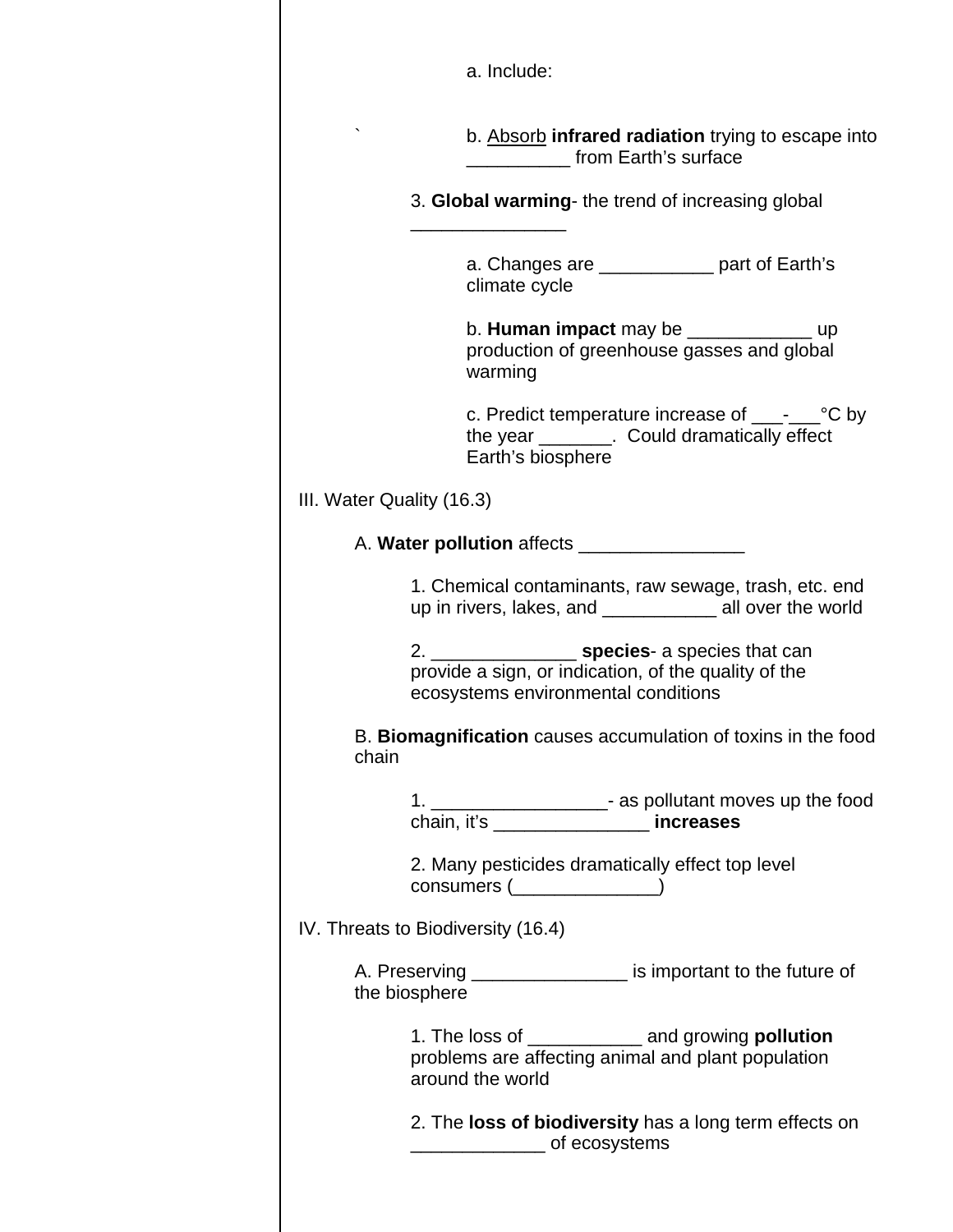|           | 1. As human population grows and expands into new<br>areas, they ______________ large numbers of wildlife                                  |
|-----------|--------------------------------------------------------------------------------------------------------------------------------------------|
|           | 2. Habitat _______________________- when barrier forms that<br>prevents an organism from accessing its entire _________<br>range           |
|           | a. Growing problem (urban ________)                                                                                                        |
|           | b. Beginning to address problems                                                                                                           |
| ecosystem | C. Introduced species can disrupt __________ relationships in                                                                              |
|           | 1. Introduced species- any organism that was brought to<br>an ecosystem as the result of ___________ activities                            |
|           | a. Can have detrimental effect on ________ species                                                                                         |
|           | b. Can out-<br><u> Letting matrice</u> species and drive<br>them out                                                                       |
|           | 2. Economic damage- can have major impact on<br>humans as well as ecosystems                                                               |
|           | V. Conservation (16.5)                                                                                                                     |
|           | A. Sustainable development manages resources for present and<br>future generations                                                         |
|           | natural resources are used and managed in a way that<br>meets current needs without hurting future generations                             |
|           | a. Covers wide range of resource _____________                                                                                             |
|           | b. Has changed way we hatural<br>resources                                                                                                 |
|           | B. Conservation practices focus on a few species but benefit<br>entire ecosystems                                                          |
|           | 1. Endangered Species Act- designed to protect<br>individual _____________ by establishing ___________<br>for organism and its environment |